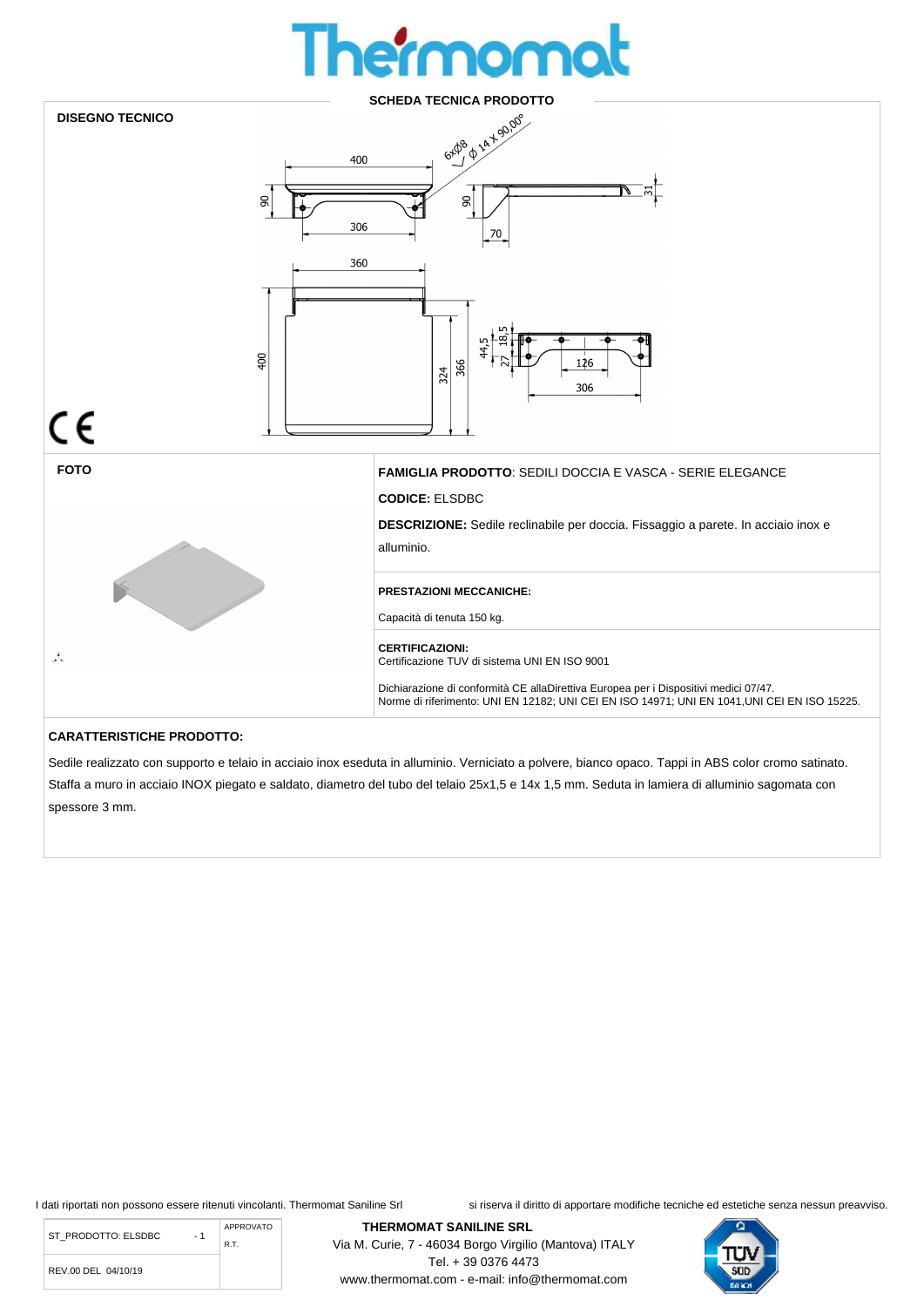## **The momot**

| <b>FISSAGGIO (INSTALLAZIONE):</b>                                                                                                                                                                      | <b>MANUTENZIONE:</b>                                                                                                                                                      |
|--------------------------------------------------------------------------------------------------------------------------------------------------------------------------------------------------------|---------------------------------------------------------------------------------------------------------------------------------------------------------------------------|
| Fissaggio a muro tramite n°6 tasselli<br>Tasselli non compresi nella confezione<br>Scegliere tasselli adeguati in funzionedel tipo di muratura.<br>Dimensione fori pervite di fissaggio a muro: Ø 8 mm | Controllare periodicamente il corretto fissaggio degli accessori.<br>Effettuare una adeguata pulizia con acqua e sapone, non utilizzare prodotti abrasivi<br>o corrosivi. |
| <b>MATERIALI:</b><br><b>TRATTAMENTI:</b><br><b>COMPOSIZIONE PRODOTTO:</b><br>Nº 1 Ripiano Alluminio verniciato RAL9016<br>N° 2 Supporti Alluminio Verniciato RAL9016<br>N° 2 Tappi ABS Cromo satinato. | <b>TOLLERANZA:</b><br>$0\div 300\pm 3$ 301 $\div 600\pm 4$ 601 $\div 2000\pm 5$<br><b>CONFEZIONE:</b>                                                                     |
|                                                                                                                                                                                                        | Imballo singolo in pluriball e scatola di cartone.<br>Peso: 4,6 kg                                                                                                        |

ST\_PRODOTTO: ELSDBC - 1 APPROVATO R.T.

REV.00 DEL 04/10/19

I dati riportati non possono essere ritenuti vincolanti. Thermomat Saniline Srl si riserva il diritto di apportare modifiche tecniche ed estetiche senza nessun preavviso.



**THERMOMAT SANILINE SRL**